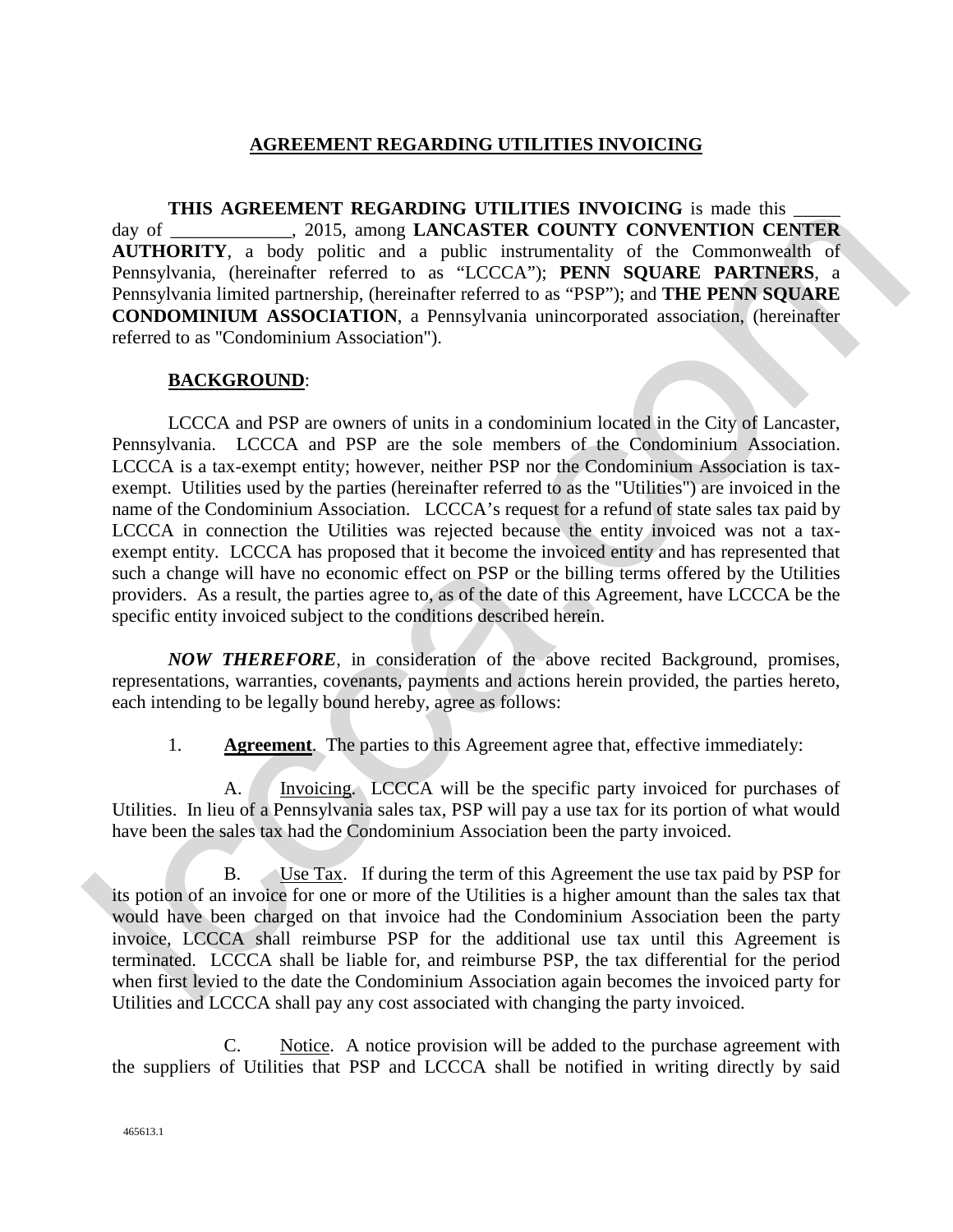suppliers should an invoice become more than thirty (30) days overdue. LCCCA shall be solely responsible for any late fees, penalties and interest charges.

D. Rates and Invoice Terms. If, during the term of this Agreement, the rates charged for Utilities increases above what would be charged if the Condominium Association were the invoiced party, LCCCA shall reimburse PSP for its portion of such additional expense and PSP shall have the right to terminate this Agreement on fifteen (15) days advanced written notice to LCCCA.

 E. Responsible Parties. Nothing in this Agreement shall make PSP responsible for LCCCA's portion of any invoice for Utilities, nor shall anything in this Agreement make LCCCA responsible for PSP's portion of any invoice for or taxes related to Utilities.

F. Management of Payments. The current operators of the integrated facility, Interstate Hotels and Resorts, will be in charge of managing and forwarding all payments for the Utilities as well as continuing to manage the allocations in the same manner as is currently described in the IHR Operational Expense Guidelines.

G. No Allocation Changes. There shall be no allocation changes with regard to the Utilities.

H. Choice of Provider. Selection of the providers of the Utilities will be carried out jointly by both LCCCA and PSP. If the parties are unable to agree the selection of the provider, this Agreement will be terminated.

2. **Term**. This Agreement shall be effective as of the day and year first written above and shall continue in effect through the duration of each Purchase Agreement with the respective utility providers until terminated by either party as provided herein. Upon sixty (60) days advance written notice, this Agreement may be terminated by any party as to a particular utility provider Purchase Agreement contemporaneously with the termination of each Purchase Agreement. Unless otherwise agreed by the parties, upon termination the Condominium Association shall again be the invoiced entity for Utilities. canges for columns increases above what would be canges in the Condominan Association<br>of the Society LCCCA, shall neuther experience in the conduction dependent experience and PSF for the potential capacities<br>and Novel pa

3. **Amendments**. This Agreement shall not be amended, modified or altered in any way without the express, written agreement of all parties.

4. **Successors and Assigns**. The terms and conditions of this Agreement shall be binding upon all parties as well as their heirs, representatives, successors, transferees and assigns (whether by merger, reorganization, recapitalization or similar event).

5. **Severability**. If any provision of this Agreement is determined to be illegal or unenforceable for any reason, in whole or in part, the remaining provisions shall not be affected thereby.